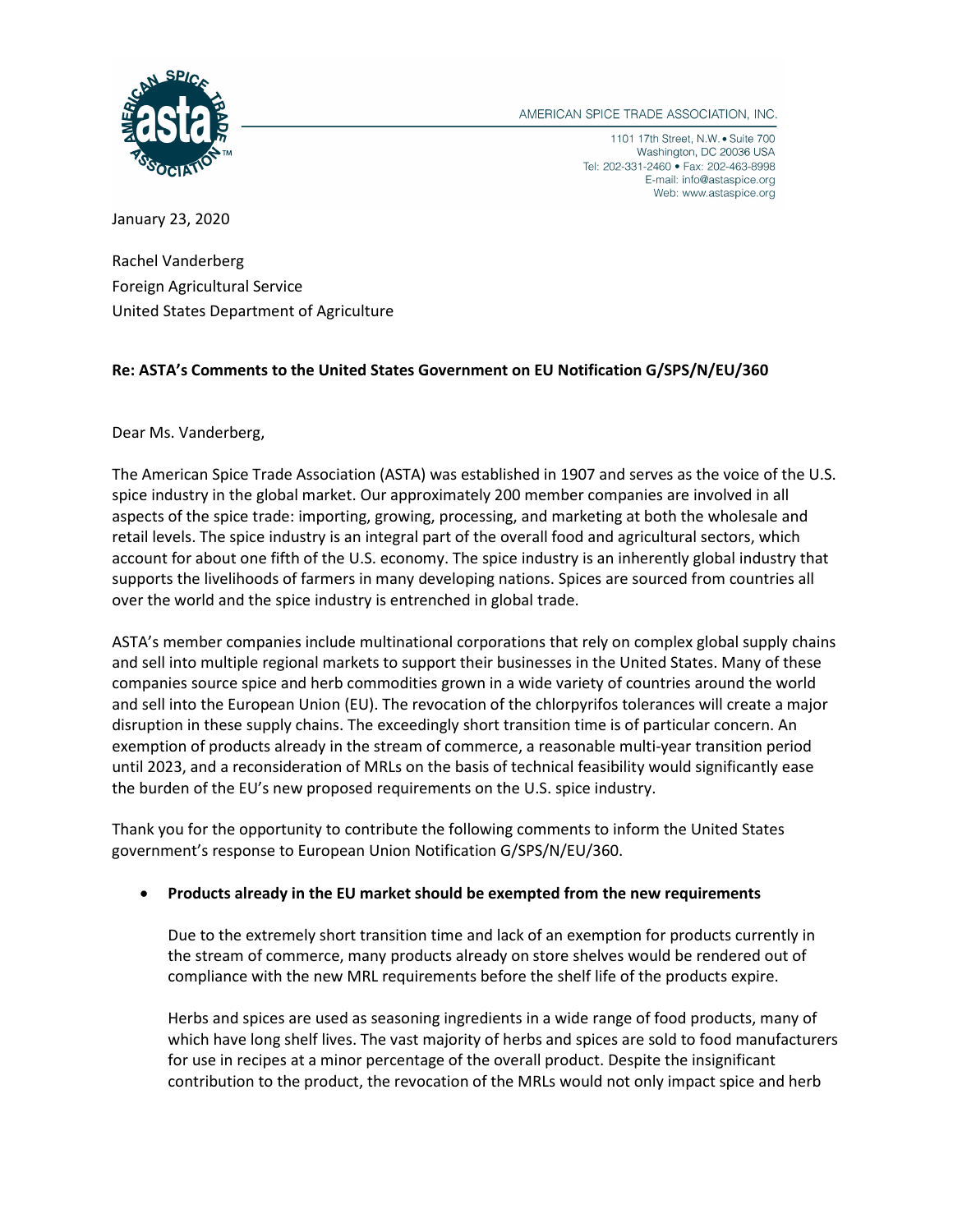

1101 17th Street, N.W. · Suite 700 Washington, DC 20036 USA Tel: 202-331-2460 · Fax: 202-463-8998 E-mail: info@astaspice.org Web: www.astaspice.org

products sold directly to consumers, but also could impact a wide array of food products that contain these ingredients.

The unreasonable implementation timeframe would put food companies who legally imported ingredients into the EU in the extraordinarily unfair and damaging situation of having to remove products from store shelves and destroy them in order to come into compliance. This would not only be incredibly economically burdensome to food companies, but also unbelievably wasteful of food and packaging materials. As such, we ask that the EU include an exemption for products that are already on the market at the time that the regulation is implemented to allow companies sufficient time to deplete their existing inventory before being required to comply with the new MRLs.

## • **Growing regions need time to adapt**

Chlorpyrifos is permitted for use and used on a wide variety of herbs and spices in many counties around the world, which are then subsequently imported in the EU. For example, it is used to control insects on black pepper in Vietnam, Indonesia, and Malaysia. Likewise, it is used on many other spices and herbs around the world and there are corresponding chlorpyrifos MRLs established on spices and herbs in many countries and within Codex.

Chlorpyrifos is currently being applied during this growing season. The cycle of growing, harvesting, exporting and trading spice and herb commodities takes a total of at least three years. During the first year, the product is grown and harvested, then exported; these commodities typically have a shelf life of at least two years.

It is a massive undertaking to obtain changes in growing practices at the farmer level. Spices are typically grown on very small shareholder farms (<10 hectares), which yield relatively low quantities of spices per farm, perhaps only a few hundred pounds annually. Since spice companies need relatively large quantities for their commercial purposes, at least several tons at a time, spices typically need to be consolidated from many farms in order to obtain commercially viable quantities for importers. Implementing widespread changes to agricultural practices requires communicating to hundreds of thousands of farmers and working with local governments within a given region. Then, even once the farmers have transitioned away from actively using the chemical, it can persist in the soil for years and cross contact between the crop and the soil can result in residues.

Furthermore, many spice growers are subsistence farmers in developing countries who rely on the yields of their crops for the livelihoods of their families. The loss of this critical tool to manage devastating pests may diminish the ability of these farmers to obtain sufficient yields while transitioning to the new regulations. The loss of an important pest management tool combined with the inability to export product containing residues to the EU, which is a key export market, has the potential to significantly threaten the livelihoods of farmers, impacting their ability to feed and care for their families.